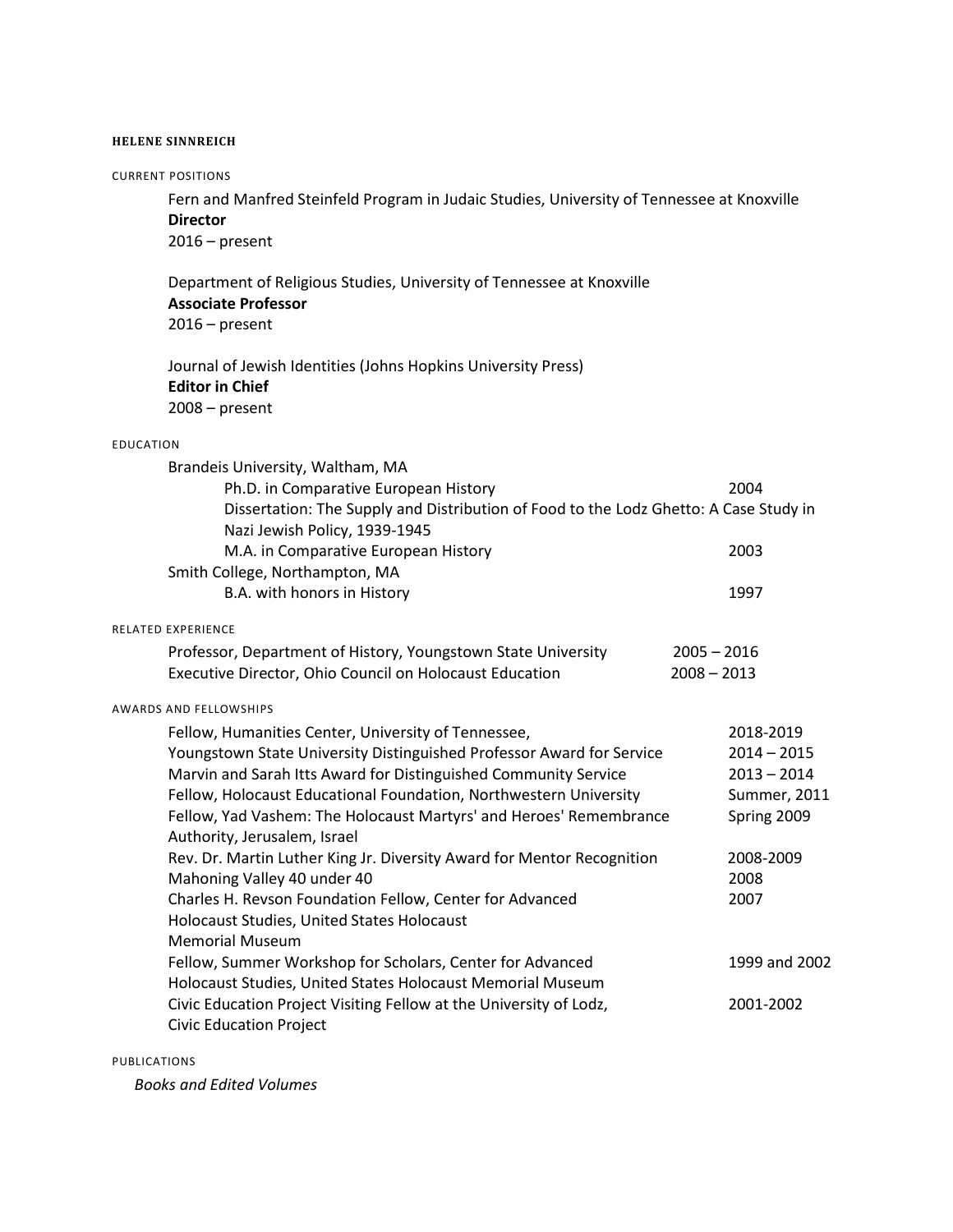Founding Editor in Chief, Journal of Jewish Identities [vol. 1, issue 1 (January 2008) to vol. 12, issue 2 (July 2019) [Johns Hopkins University Press] A Hidden Diary from the Lodz Ghetto 1942-1944 (Yad Vashem Press, 2015) The Atrocity of Hunter (in progress)

## *Academic Articles and Book Chapters*

"Coping with Hunger in the Ghettos: The Impact of Nazi Racialized Food Policy" Food and Warfare in Germany's Global Century ed. Heather Perry and Heather Benbow. (Palgrave, 2019) "Hunger in the Ghettos" *The Ghetto in Global History, 1500 to the Present* ed. Wendy Z. Goldman and Joe W. Trotter (Routledge, 2017)

"Introduction" Eddie Klein. *Inside the Walls* (Azrieli Foundation, 2016)

"The Chairman*" The Highest Form of Wisdom: A Memorial Publication in Honor of Saul S. Friedman (1937-2013)* (Ktav Press, 2016)

*"*Victim and perpetrator perspectives of World War II-era ghettos" *The Routledge History of the Holocaust* ed. Jonathan C. Friedman (New York: Routledge, 2011) pp. 115-124

"The Rape of Jewish Women During the Holocaust" *Sexual Violence Against Jewish Women During the Holocaust.* eds. Sonja Hedgepeth and Rochelle Saidel. (Brandeis University Press, 2010) pp. 108-123

"And it was Something we Didn't Talk About…" The Rape of Jewish Women During the Holocaust" *Holocaust Studies* (December, 2008) p. 1-22

- This article was reprinted in *The Holocaust: Origins, Implementation, Aftermath* ed. Omer Bartov (2015).

"Women and the Holocaust" *Plight and Fate of Women During and Following Genocide* ed. Samuel Totten (Transaction Publishers, 2008) pp. 25-46

"Polish and Jewish Historiography of Jewish-Polish Relations during World War II" in *Rethinking Poles and Jews: Troubled Past, Brighter Future* (Rowman & Littlefield, 2007) pp. 99-109 [Polish edition, Biblioteka Więż, 2009]

"Baluty Market: A Study of a Food Space" in *Food, Culture and Society: An International Journal of Multidisciplinary Research* (March, 2007) pp. 73-84

"Using the past to confront the present: Teaching minority history in present-day Poland*." Electronic Magazine of Multicultural Education*, *8*(2) (Fall, 2006)

"Reading the Writing on the Wall: A Textual Analysis of Lodz Graffiti" *Religion, State, and Society* 1, 2004 pp. 53-58

## *Book Reviews and Review Essays*

Zoe Waxman. Women in the Holocaust: A Feminist History. *History:* (July, 2019)

Daniel Bar-Tal and Yona Teichman, Stereotypes and Prejudice in Conflict: Representations of Arabs in Israeli Jewish Society *Studies in Contemporary Islam* (2009)

Samuel D. Kassow*.* Who will Write Our History? Emanuel Ringleblum, the Warsaw Ghetto and Oyneg Shabes Archive *Holocaust and Genocide Studies* (Winter, 2009)

Amnon Raz-Krakotzkin. The Censor, the Editor, and the Text: The Catholic Church and the Shaping of the Jewish Canon in the Sixteenth Century *Textual Cultures: Texts, Contexts and Interpretation* 3, 1 (Spring 2008)

Jolanta Ambrosewicz-Jacobs and Leszek Hondo. Why Should We Teach about the Holocaust? Polin: A Journal of Polish-Jewish Studies 20, 2007.

Hanka Sawka and Hanna Maria Sawka, *At Hanka's Tabl*e. *Food, Culture, and Society:* An International Journal of Multidisciplinary Research (Spring, 2006)